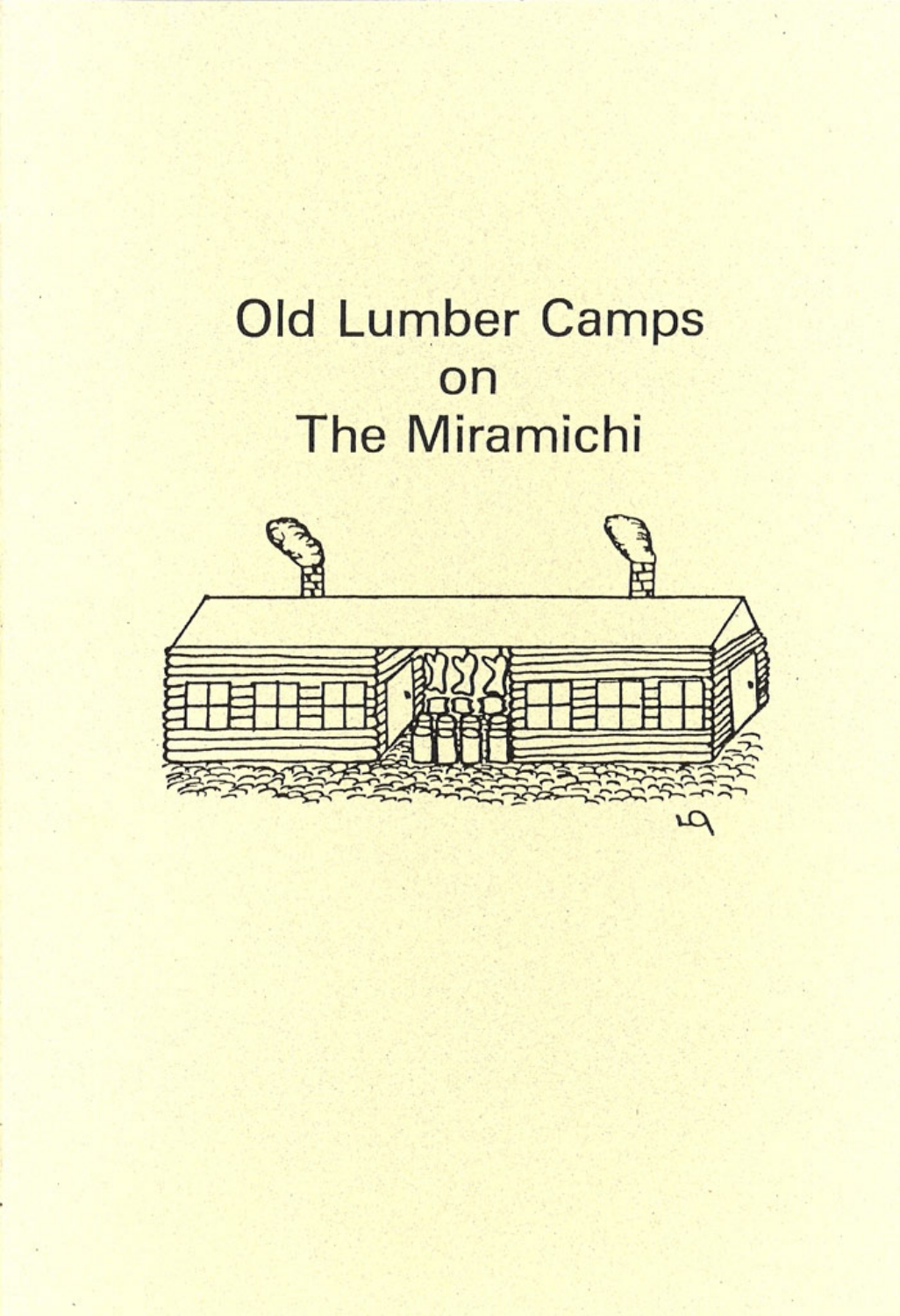# **Old Lumber Camps On The Miramichi**

Written by Lynn Johnston and Phyllis Johnstone Illustrated by Dawn Maclean and Lynn Johnston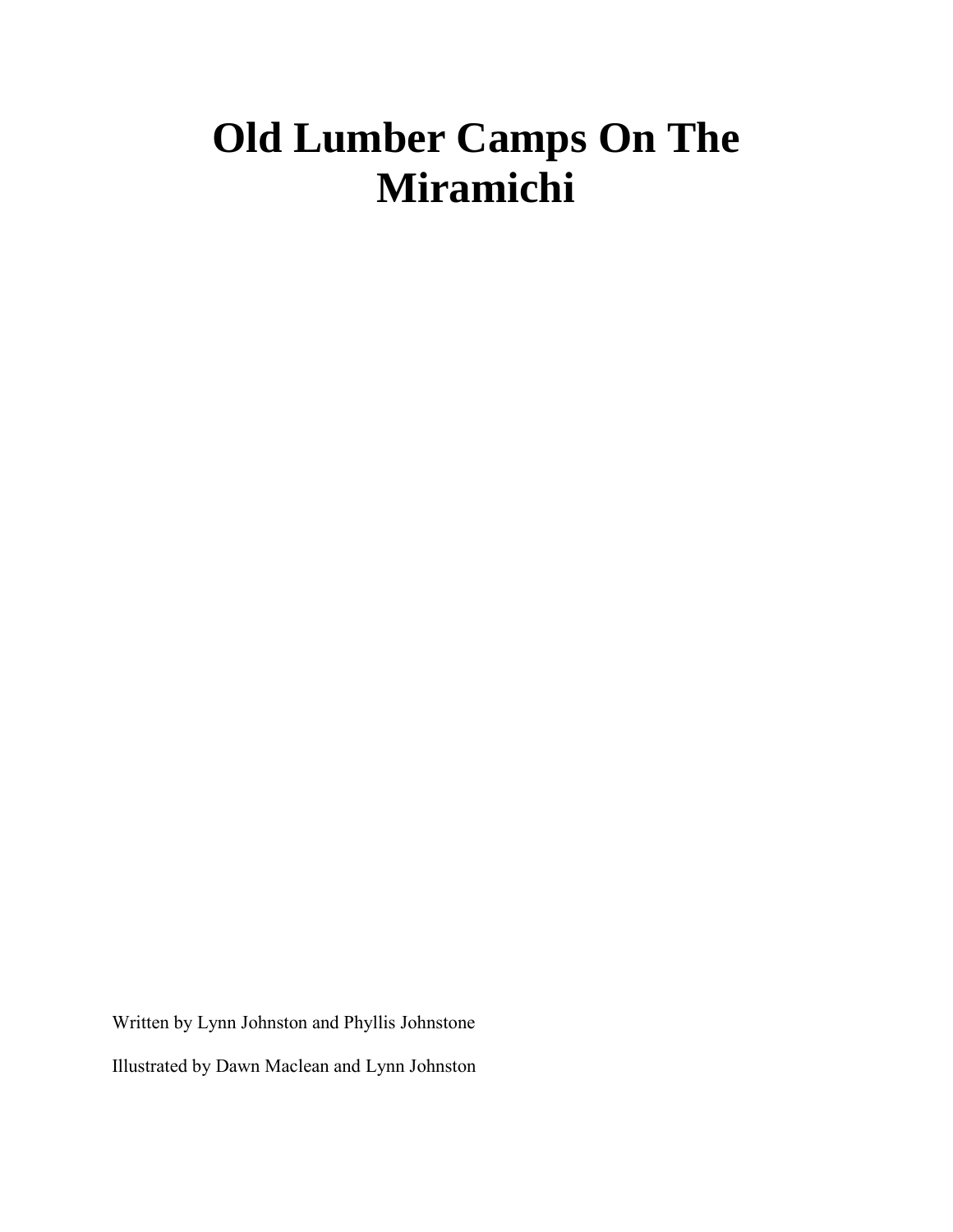Written and produced by Miramichi Literacy Writers, a Project of the Literacy Corps Program, Employment and Immigration, Canada, sponsored by Miramichi Literacy Council, New Brunswick

Readability Level 4.8

Copyright, Miramichi Literacy Writers, 1985

ISBN-0-920709-14-1

Miramichi Literacy Council - Miramichi Literacy Writers series

This series of booklets are available to anyone who wishes to order them. A single copy is \$3.00, any 3 books would be \$8.00 and a complete set of 24 would be \$60.00. Shipping and handling are extra.

Judy Arnold President Miramichi Literacy Council Inc. P.O. Box 534 Miramichi, NB E1N 3A8 (506) 773-6734 [judy960@hotmail.com](mailto:judy960@hotmail.com)

Acknowledgements: We wish to acknowledge. support funding from the Governments of Canada and the Province of New Brunswick, especially the Departments of Education and Continuing Education.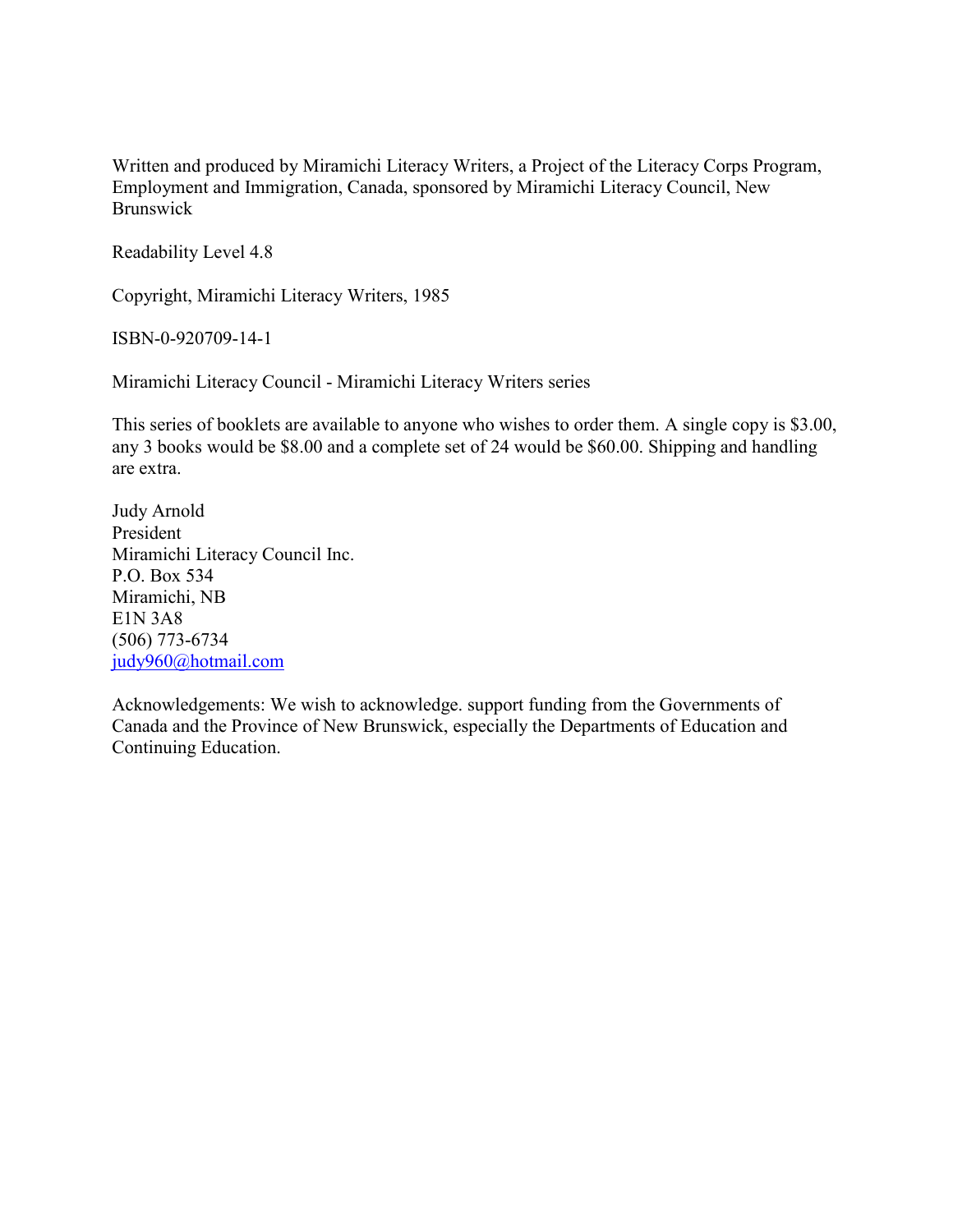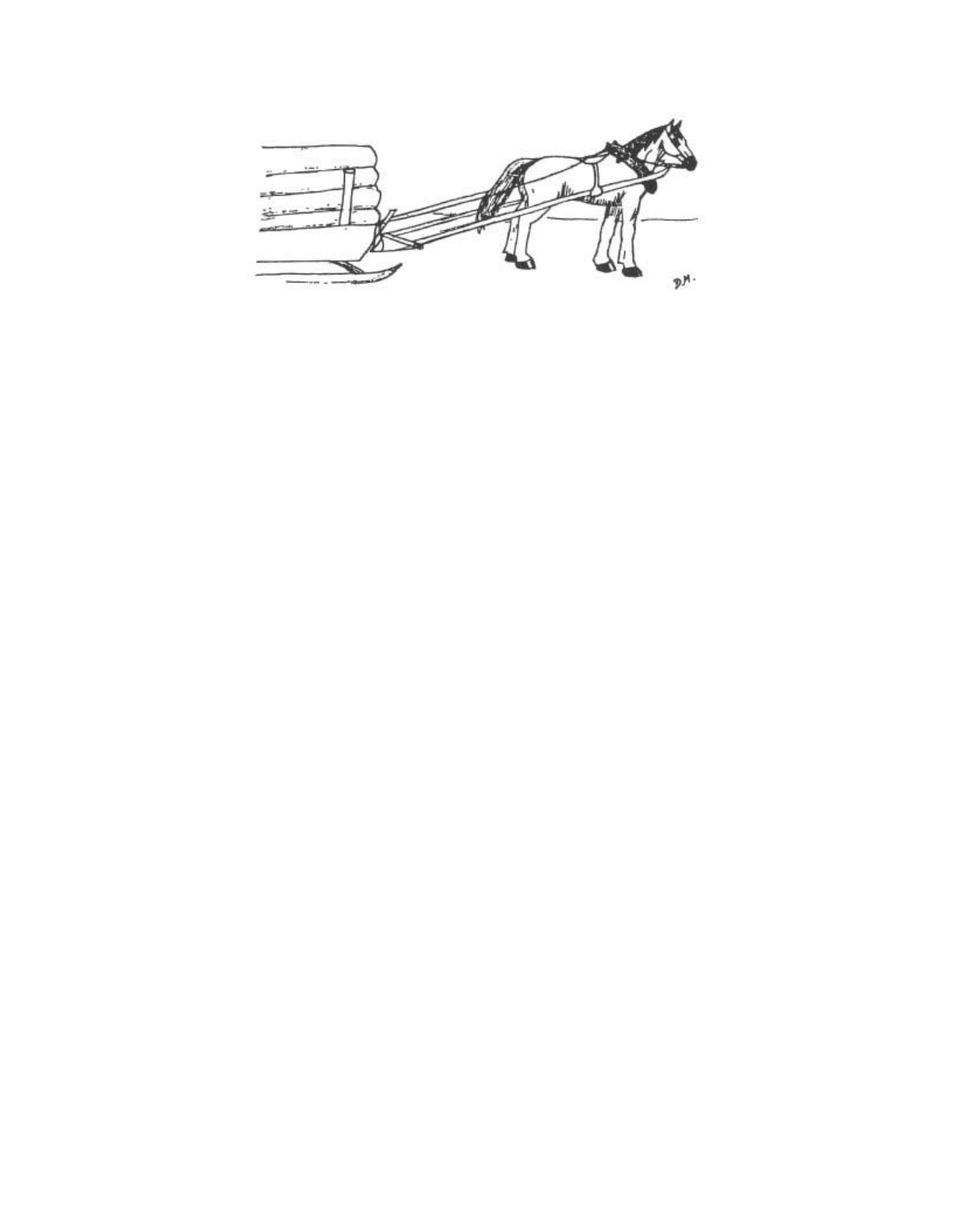# **OLD LUMBER CAMPS ON THE MIRAMICHI**

### **CHAPTER I**

Oh the floor it was greasy, all covered with mud. The dishes were dirty, and so was the grub. The bed clothes were lousy; the straw it was damp; Give boarders consumption in Bruce's log camp. *—From song sung by Clare Young of Boiestown in 1960 at the Miramichi Folksong Festival.* 

This is a story about the days of the lumber camps on the Miramichi. One lumberman by the name of Tom Johnston from Newcastle tells his story of the lumber camps. He was just fourteen years old when he first went into the woods fifty years ago. In those days when a boy was big enough to use an axe and a cross-cut saw, he was a lumberman.

Most of the men in Tom Johnston's Camp took it easy in the summer. Many of the lumbermen owned a farm and a small piece of land which they farmed after the spring drive to Red Bank. But, most of them had their hearts and life in lumbering for the many saw mills on the banks of the Miramichi. Some of these mills were: Fraser's Mill, Burchill's Mill, O'Brien's, Sullivan's Ritchie's and Sinclair's Mills.

In the year of 1926, the men went into the woods fairly late. It was October  $12<sup>th</sup>$ . Most falls, they would go in anytime after the first of September. This campsite, the one that Tom Johnston belonged to, had a contract with Frasers Limited. The late-starting date wouldn't hurt them. The woods was thick and cutting would be easy with a sharp axe.

The first thing the men would do after tracking through the bush was build a camp. This was done by clearing out a campsite with axes and saws. This was called swamping a campsite. "If the road leading to the campsite had to be swamped, and it did in 1926, it was swamped," said Mr. Johnston. Swamping was a rough clearing process. They used their axes to do the clearing. The real work of setting up the campsite came after the swamping was done. Trees were cut and cleared .with axes, and two cabins were built. They were joined together by their roofs. One cabin served as a cookroom, the other was the main room with two rows of beds. A big round stove was set in the center of the room. Even though it was cold outside, the men were sure to be warm inside.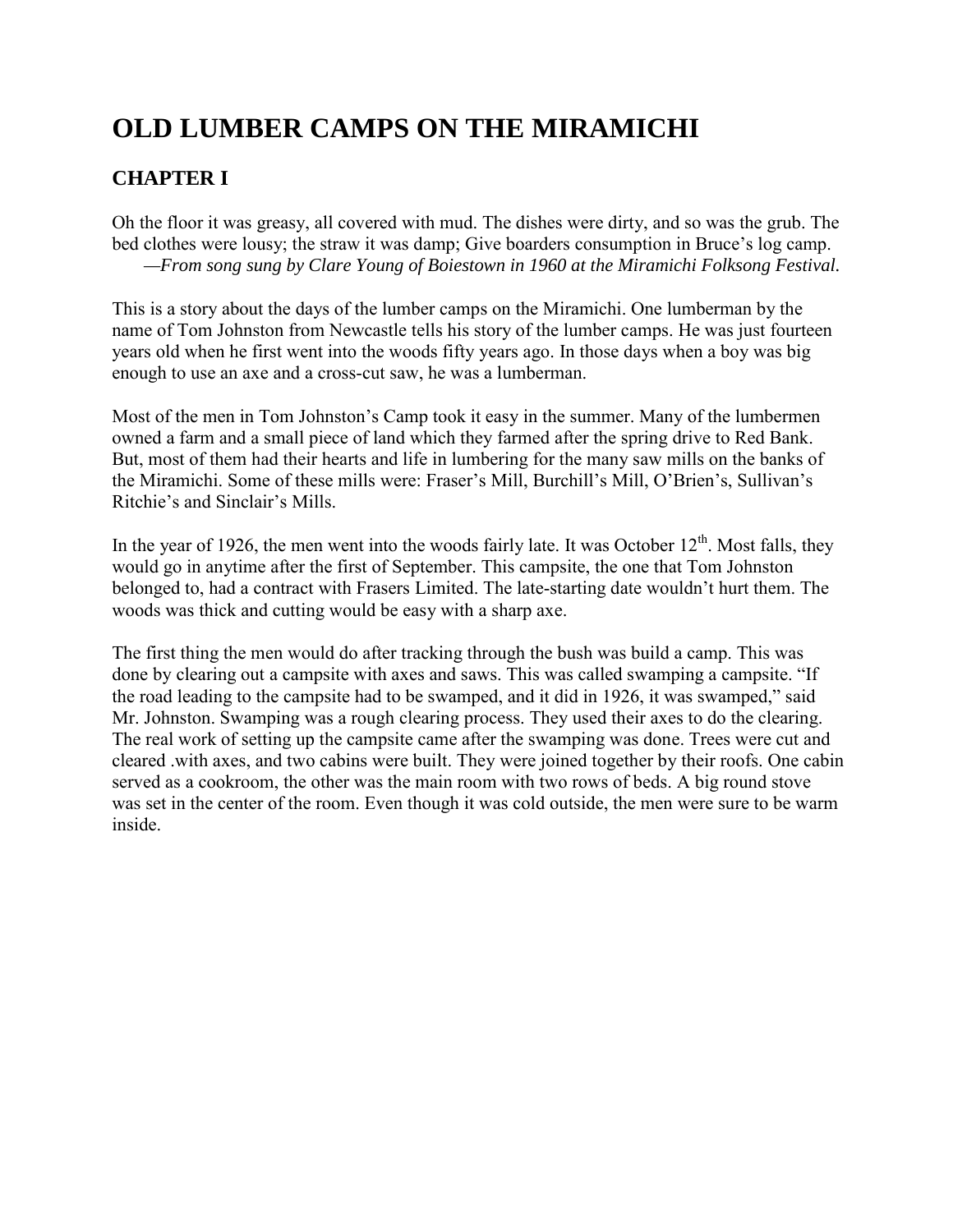#### **CHAPTER II**

The building of the main camp took nearly two weeks. The space in between the two roofs of the camp was called a dingle. The food and meat were kept in the dingle. The dingle had no floor, no walls, just a roof. The food stored here was kept in drums. The meat was hung from the roof of the dingle.



Picture of a Dingle

All the cutting of the trees to build the camps had to be done before they started to cut for the saw mills. The men got up at six a.m. for breakfast. Their breakfast was fresh bread and beans with lots of strong, hot tea. The meals were good but very simple. They ate a lot of potatoes and salted meat because it was easier to keep. The cooks also baked sweets like pies, cake and cookies.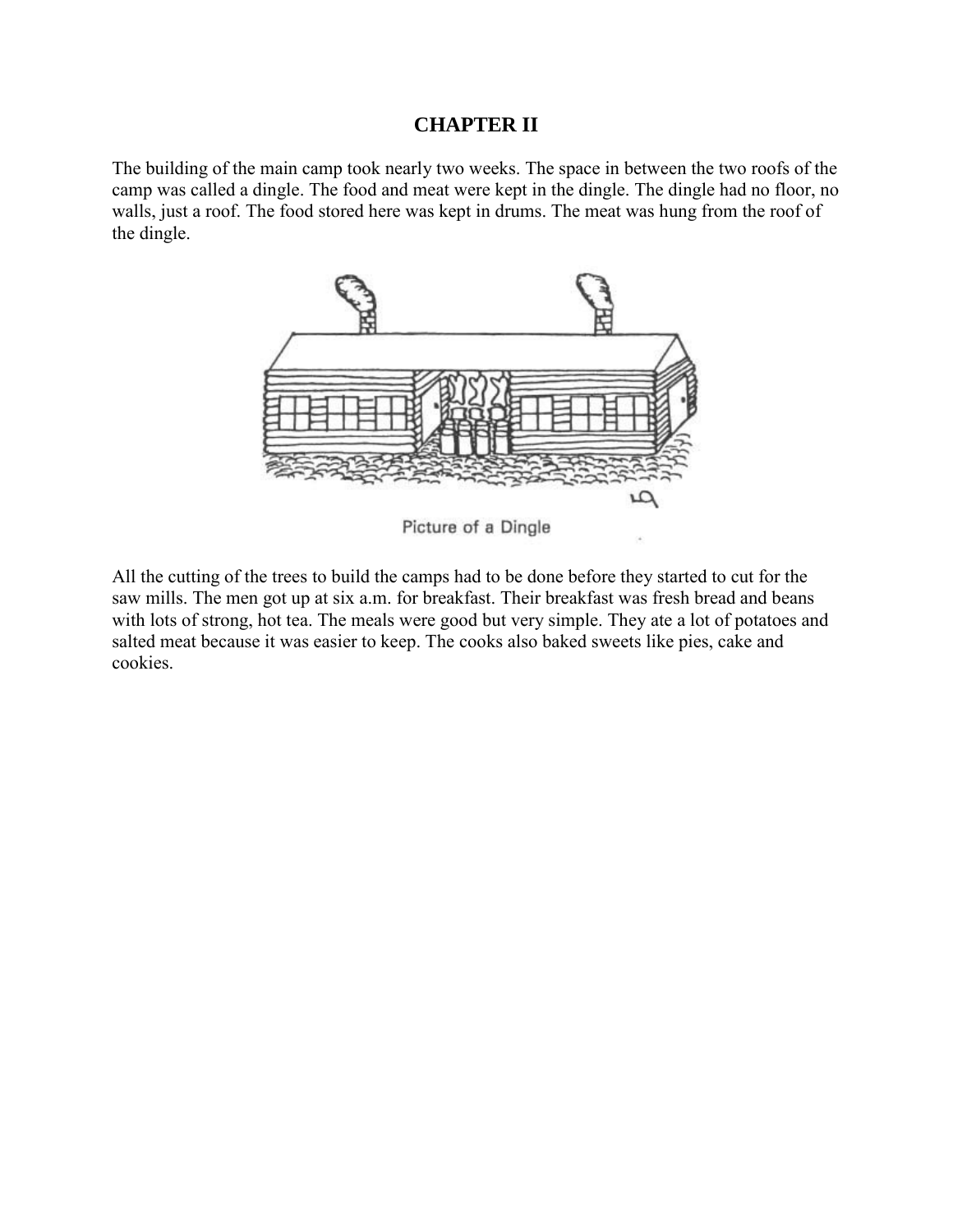Then the real work began for the men. The main road had to be cut, cleared or swamped right to the river bank. Once at the bank, the land had to be cleared to hold two million feet of lumber. From there, the men would start cutting.

They were set up into teams of three, two men sawing, and a man driving the team of horses. Every morning the three men would head out of their cutting site along the main hauling road. "We'd wear the usual clothes you'd wear in the woods", said Mr. Johnston, long heavy underwear, a heavy cap that covered the ears and heavy coats."



Picture of men sawing trees.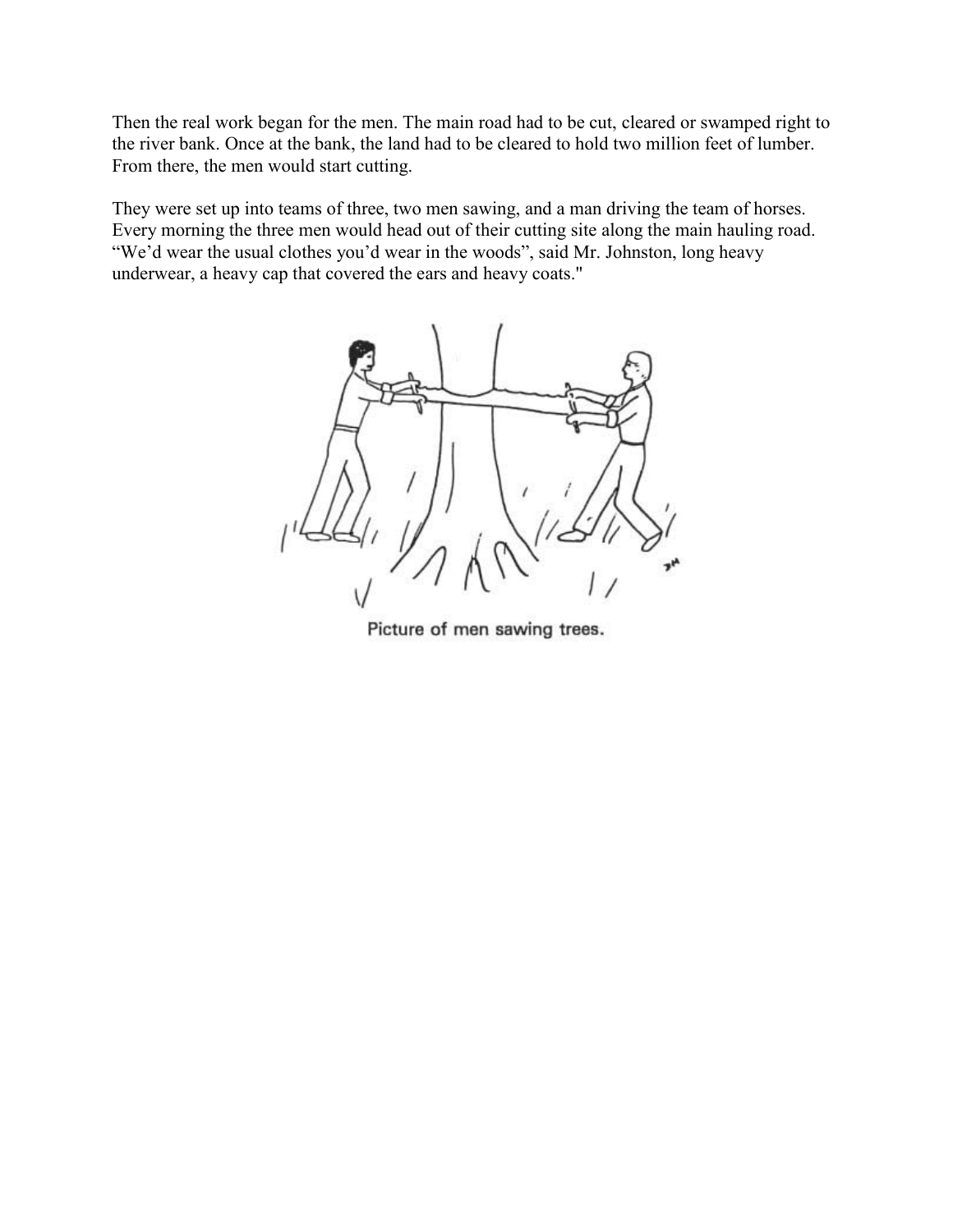#### **CHAPTER III**

Usually, the men would cut seventy to one hundred logs a day. The logs they cut were fourteen to eighteen feet long. This was almost a yard of wood. The driver, with his horse, would pile the logs beside the main hauling road. This pile of logs was usually very high. The driver was called a yard-piler. The process of hauling logs out of the woods and piling them was called yarding. The yard-piler would tie a rope to a tree behind a yard of logs. He would use this rope to help lift the logs into a pile.



For the saw mills, only the best softwood trees were used. In the Northwest Miramichi, the land was rich with softwood trees. The men would stop two times a day to eat lunch. Their lunch was usually thick pieces of fresh bread and meat, lots of sweet strong tea, and cake and cookies.

"You'd never work after dark," said Mr. Johnston. "We would stop work around five p.m. in the winter and walk back to the main camp for our meal. Some of the men were as far as five miles away." Once back, the men would head for the cook's camp. The meal was served on rough wooden tables. The cook would dish out huge servings of potatoes and meat. Strong hot tea was also served with the meal.

After supper most of the men were so tired they would go directly to bed. But some would play cards, while others played music. Nearly everyone was in bed by ten p.m.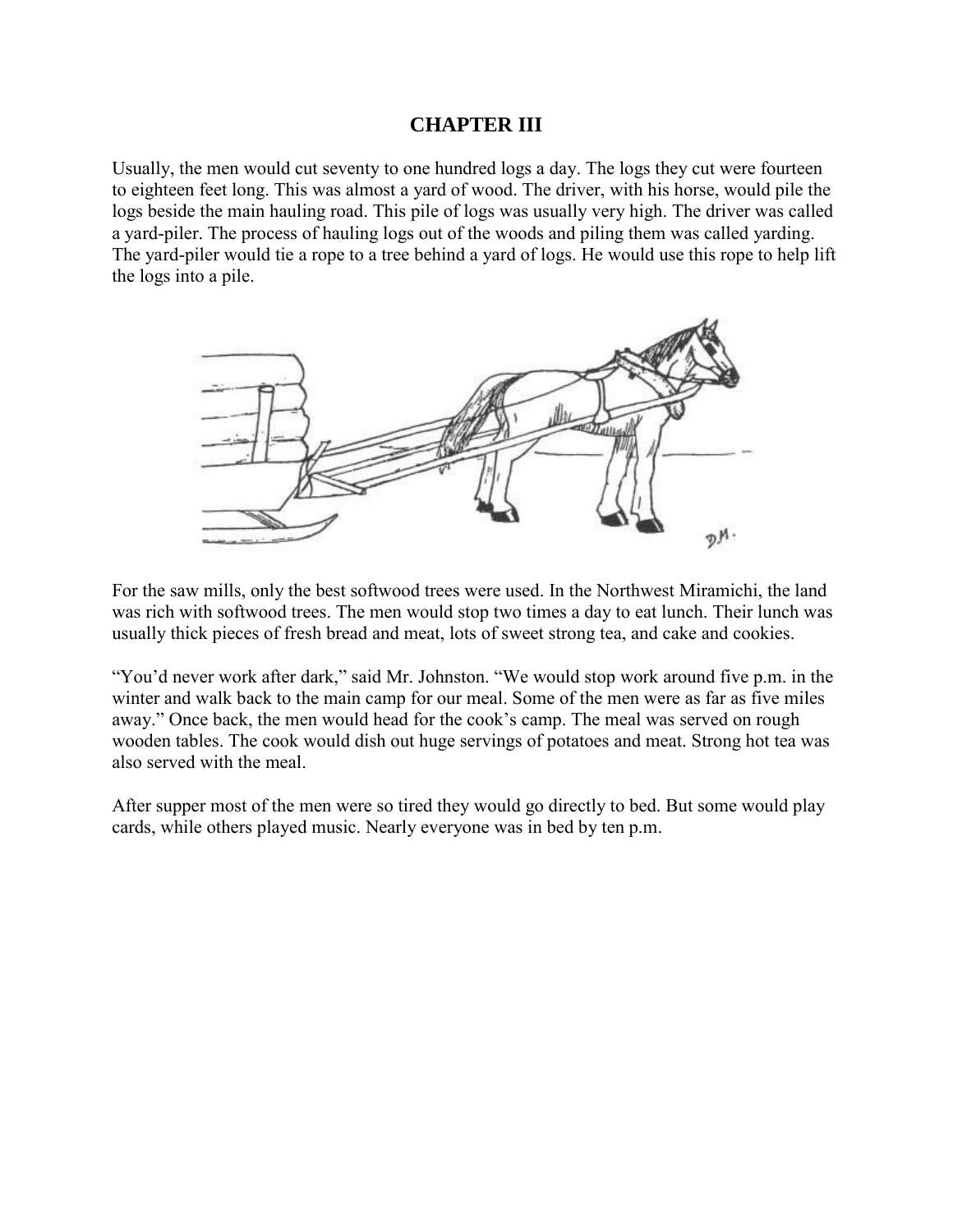The men sawing logs and the team drivers would go out into the woods six days a week right until Christmas. Sunday was a day to rest, but the men stayed in camp because they were too far from town. They spent the day washing their clothes and resting.

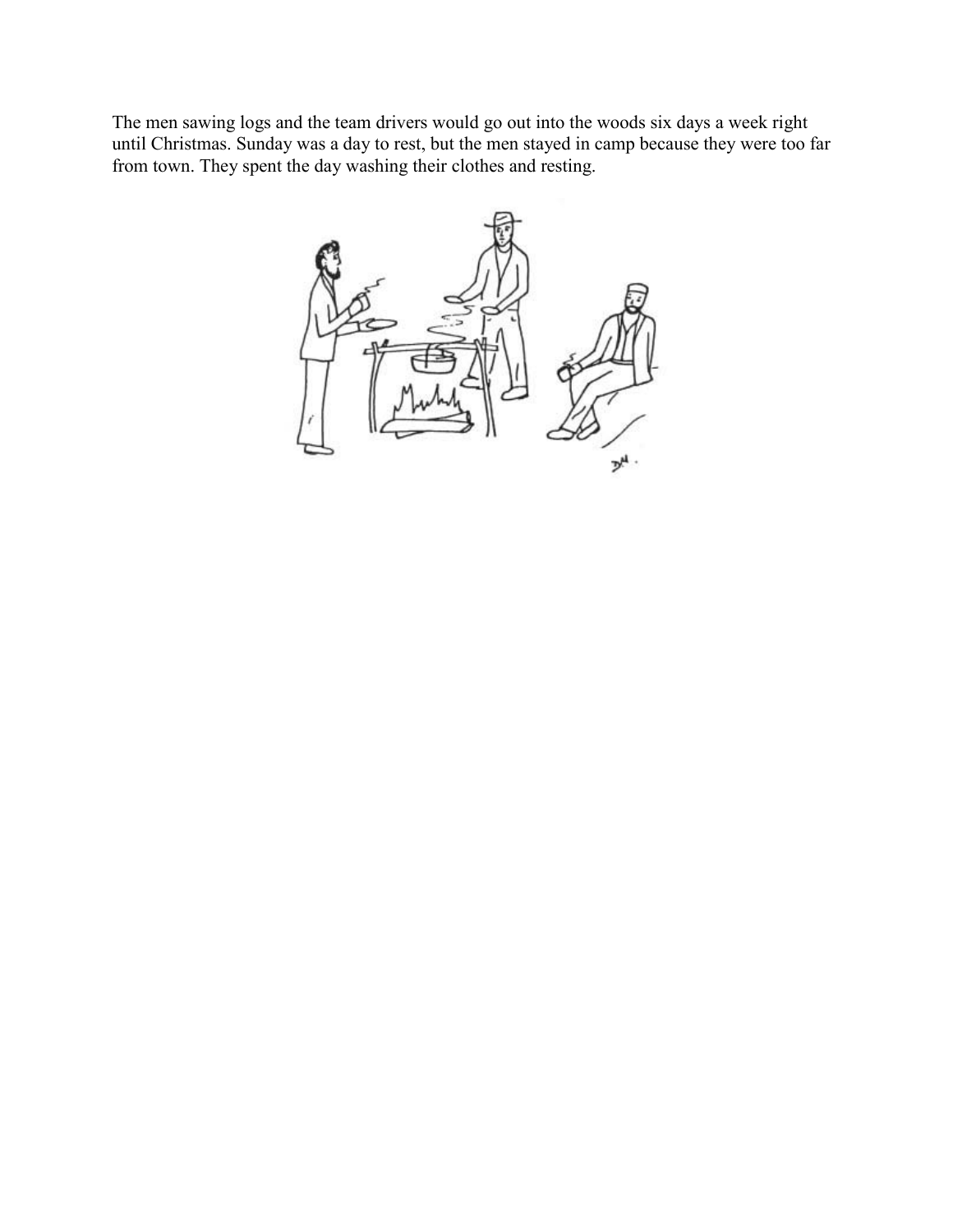#### **CHAPTER IV**

The cutting of lumber went on until Christmas or until the snow got too deep. One Christmas, forty years ago, Tom Johnston, his wife and two young children had to spend Christmas at the camp. "We were going to come out and spend Christmas Day with my mother," said Mrs. Johnston. They didn't plan to stay at the camp, but four feet of snow fell and no one could come and get them out.

The violent winds would blow and the snow would continue to beat against the cabin. The warm fire and soft lights gave them a feeling of security. The children watched the storm from the window. What was it like to spend Christmas Eve in the lumber camp? "It was just the same as any other Sunday", said Tom Johnston. Mrs. Johnston added, "We didn't seem to mind it. We didn't have a Christmas because we didn't plan on staying."

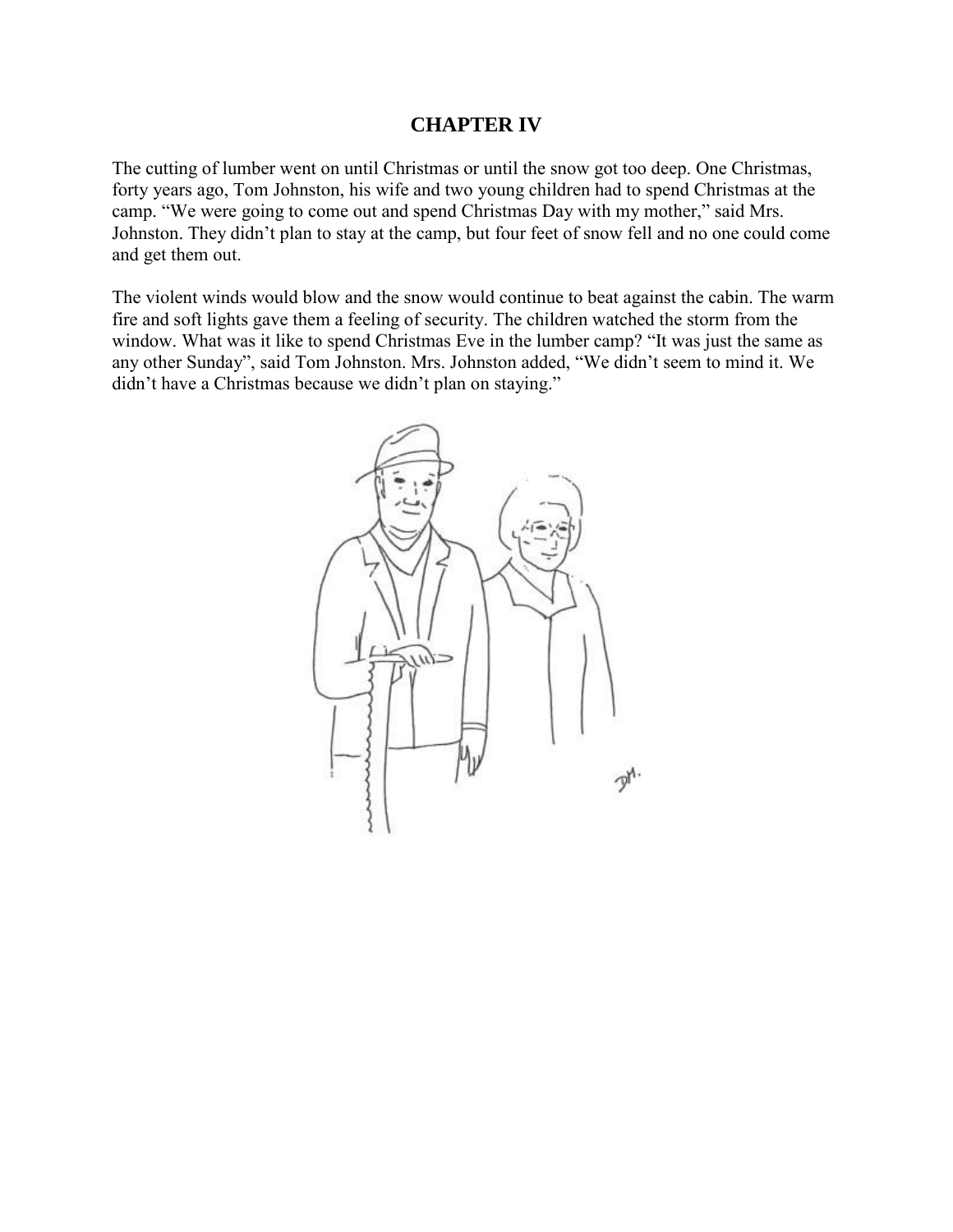The storm stopped by Christmas Day. They walked on snowshoes for about two miles to find out what had happened. Mrs. Johnston's father came and got them with his team of horses. They then spent a merry Christmas with their family.

Most times at Christmas, the men would stop work and leave the woods for two weeks. Many of the men had not seen their families since they went into the woods in the fall.

With the wood all cut and the yarding done, the next job would be to plow the main hauling road and landing. This was done with two heavy horses hauling a wooden plow. Any side roads where yarding and cutting was done were also plowed. It took about a week to plow the main hauling road. Usually the road ran one to three miles. If the road was longer, they used water to ice it over.

Now it was time to haul the logs to the landing, wait until spring, and begin the drive to the mills. The hauling would continue one to two months until the end of March. Then it was time to store the food for the next year and take some time off until the drive started.

When the men returned, the first thing to do would be to clear the landing of all the logs. This took from one to two weeks based on the number of logs there were. After this was done, the peavymen would start to work. The peavies were long pointed poles with a hook on the end. The men were called peavyman because they worked with these poles. It was their job to keep the lumber moving along the river to Red Bank.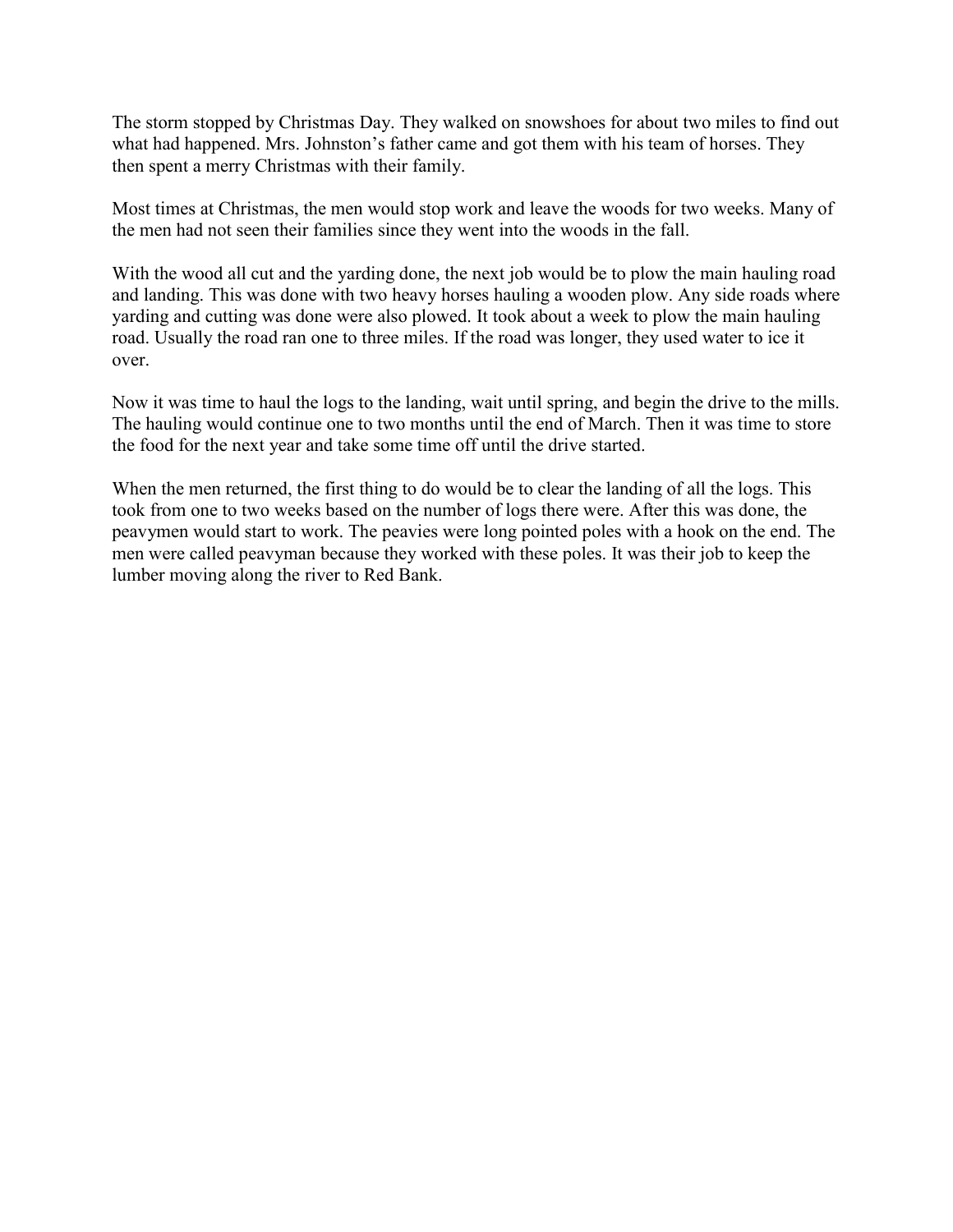The peavymen were carried across the river in boats. The boats followed the logs as they moved down the river. The peavymen would work in groups of five or six. They would use their poles to keep the logs apart. The poles also helped to keep the men from falling off the logs into the river.



Peavymen hard at work.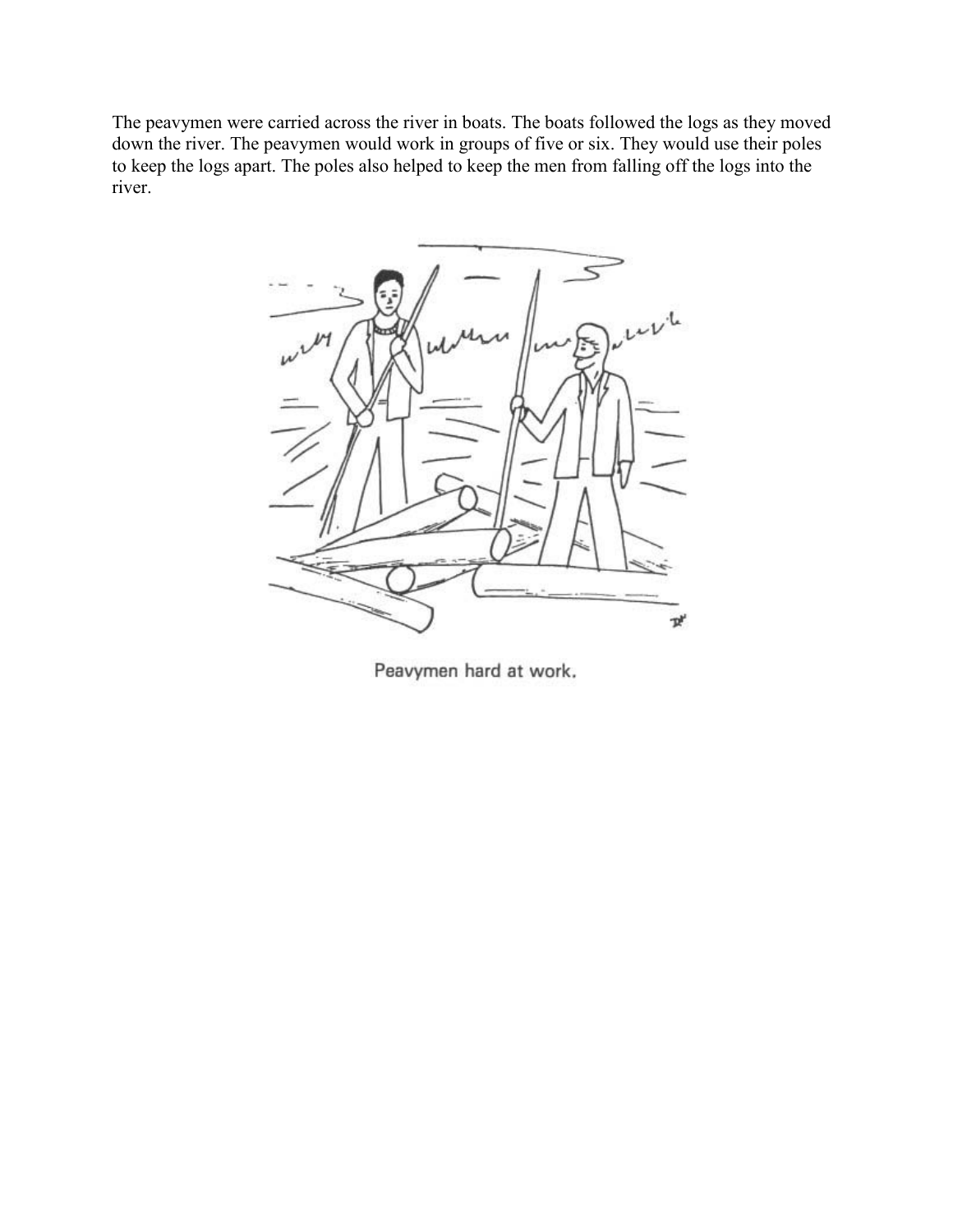#### **CHAPTER V**

Most mornings in the early spring, the men would be on the river by six a.m. At ten a.m. they would break for their lunch, and again at two p.m. for their second lunch.

The cook's boat would usually arrive at the lunch camp one-half hour before lunch. The lunches were always bread and beans. People went ahead to set up a fireplace of stones for the cook and get the camp ready for the night. In 1926, the men still slept in tents. The tents were open at both ends and at the top where smoke was let out. Logs burned at the men's feet as they slept in a row of twenty. A man had to stay up to keep the fire burning. He would walk along and hit the men's feet if they got too close to the fire.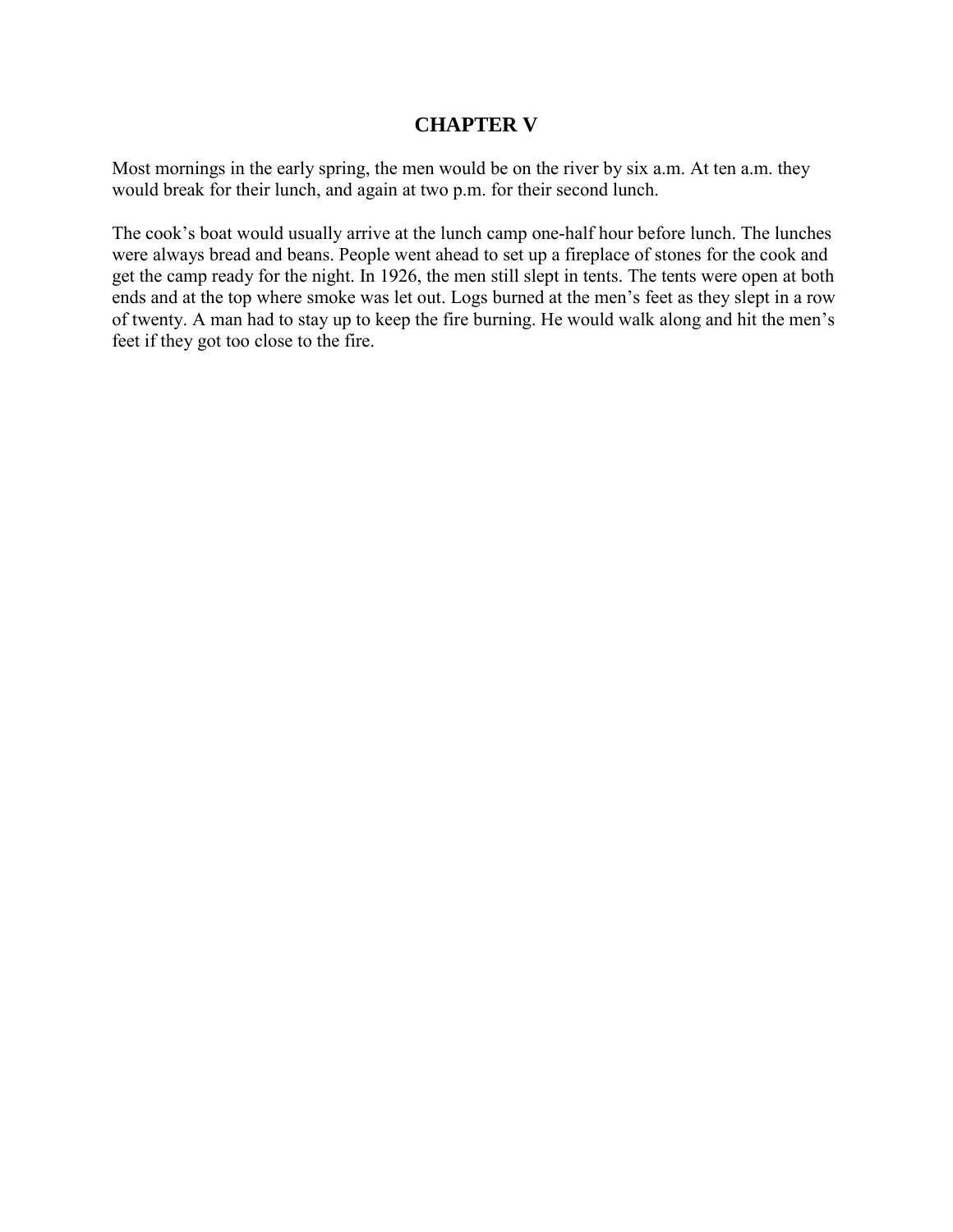#### **CHAPTER VI**

The spring drive took twenty to thirty days. It might take longer if the water was low, but it was never shorter than this. The drive was over when the logs arrived in Red Bank. Logs would gather here to wait for boats to haul them away to the saw mill. The job was done for most of the men. Some would go home to do their farming. Some would be employed by the saw mills.

Once all the logs reached Red Bank, rafting had to be done. What is rafting? It is joining the logs together until they make a raft. Then the logs are marked by each logging camp. Mr. Johnson's raft went to Fraser's Mill. Their mark was three green dots on each end of the logs.

After the rafting was done, the raft was hauled to Fraser's Mill by a boat. Fraser's Mill is now known as Boise Cascade.

Through the summer, the men would work hard to get the logs from Red Bank to the saw mills. "The last lumber drive was around 1947 or '48," said Tom Johnston.

Today, the lumber industry is still very important to the Miramichi. A number of mills along the river are still in business. Rayonier's Mill in Blackville, Anderson's Mill and Boise Cascade in Newcastle, and Acadia and Burchill's Mills do a good business.

Machines now do the same work that the men in the lumber camps used to do. These machines can do the work much faster. It takes fewer men to finish the work.

Also, it is easier to get the logs to the mills. Large trucks carry the lumber from the woods. The river is no longer filled with logs travelling to the mills.

The big lumber logs are gone. Whenever a truckload of logs go by, some old-timer somewhere must be thinking of how it used to be.